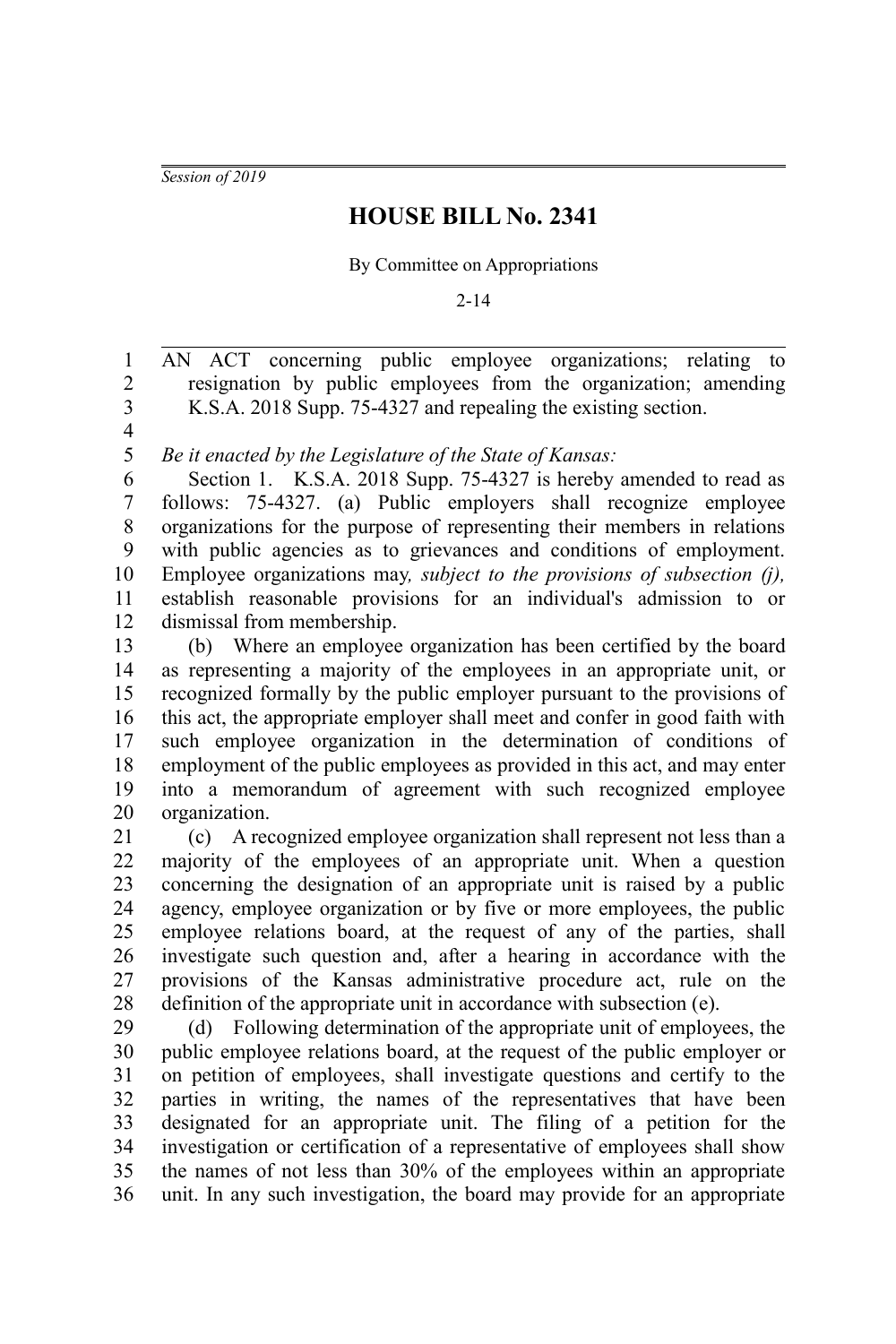hearing, shall determine voting eligibility and shall take a secret ballot of employees in the appropriate unit involved to ascertain such representatives for the purpose of formal recognition. Recognition shall be granted only to an employee organization that has been selected as a representative of an appropriate unit, in a secret ballot election, by a majority of the employees in an appropriate unit who voted at such election. Each employee eligible to vote shall be provided the opportunity to choose the employee organization such employee wishes to represent such employee, from among those on the ballot, or to choose "no representation." When an election in which the ballot provided for three or more choices between representatives and no representation resulted in no choice receiving a majority of the valid votes cast, the board shall conduct a run-off election by secret ballot. The ballot in a run-off election shall only provide for a selection between the two choices receiving the largest and second largest number of votes in the original election. The board is authorized to hold elections to determine whether: (1) An employee organization should be recognized as the formal representative of employees in a unit; (2) an employee organization should replace another employee organization as the formal representative of employees in a unit; (3) a recognized employee organization should be decertified. 1 2 3 4 5 6 7 8 9 10 11 12 13 14 15 16 17 18 19 20

Any petition calling for an election in accordance with this section shall be dismissed by the board without determining the questions raised therein if such petition is filed more than 150 days or less than 90 days prior to the expiration date of an existing memorandum of agreement-which that governs the terms and conditions of employment of the employees within the appropriate unit. 21 22 23 24 25 26

If the board has certified a formally recognized representative in an appropriate unit, it shall not be required to consider the matter again for a period of one year, unless the board determines that sufficient reason exists. The board may promulgate such rules and regulations as may be appropriate to carry out the provisions of subsections (c) and (d). 27 28 29 30 31

(e) Any group of public employees considering the formation of an employee organization for formal recognition, any public employer considering the recognition of an employee organization on its own volition and the board, in investigating questions at the request of the parties as specified in this section, shall take into consideration, along with other relevant factors: (1) The principle of efficient administration of government; (2) the existence of a community of interest among employees; (3) the history and extent of employee organization; (4) geographical location; (5) the effects of overfragmentation and the splintering of a work organization; (6) the provisions of K.S.A. 75-4325, and amendments thereto; and (7) the recommendations of the parties involved. 32 33 34 35 36 37 38 39 40 41 42 43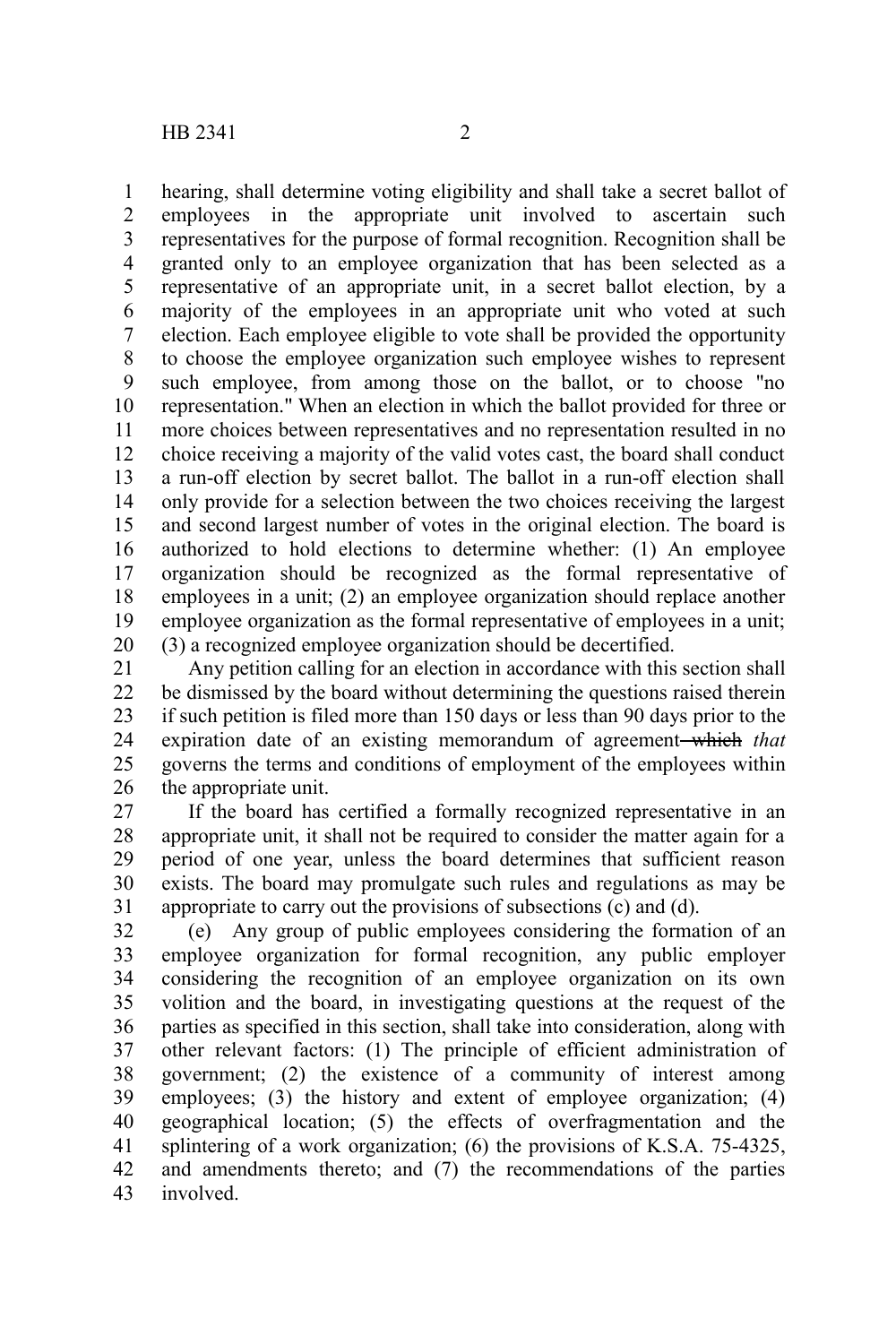(f) A recognized employee organization shall not include: (1) Both professional and other employees, unless a majority of the professional employees vote for inclusion in the organization; (2) uniform police employees and public property security guards with any other public employees, but such employees may form their own separate homogenous units; or (3) uniformed firemen with any other public employees, but such employees may form their own separate homogenous units. The employees of a public safety department of cities which *that* has both police and fire protection duties shall be an appropriate unit. 1 2 3 4 5 6 7 8 9

(g) It is the intent of this act that employer-employee relations affecting the finances of a public employer shall be conducted at such times as will permit any resultant memorandum of agreement to be duly implemented in the budget preparation and adoption process. A public employer, during the 60 days immediately prior to its budget submission date, shall not be required to recognize an employee organization not previously recognized, nor shall it be obligated to initiate or begin meet and confer proceedings with any recognized employee organization for a period of 30 days before and 30 days after its budget submission date. 10 11 12 13 14 15 16 17 18

(h) No employee organization shall be recognized unless it establishes and maintains standards of conduct providing for: (1) The maintenance of democratic procedures and practices, including periodic elections by secret ballot and the fair and equal treatment of all members; and (2) the maintenance of fiscal integrity, including accurate accounting and periodic financial reports open to all members and the prohibition of business or financial interests by officers which *that* conflict with their fiduciary responsibilities. 19 20 21 22 23 24 25 26

(i) The board shall assess the reasonable costs for conducting a secret ballot of the employees against the party seeking the election. For the purposes of this subsection, the term "costs" shall include amounts expended by the board for printing of ballots and necessary postage. 27 28 29 30

*(j) (1) No memorandum of agreement between an employee organization and a public employer entered into on or after July 1, 2019, may establish conditions for when a public employee may join or resign from an employee organization acting as the exclusive representative of a unit.* 31 32 33 34 35

*(2) A public employee may resign from an employee organization at any time.* 36 37

*(3) Resignation shall become effective 30 days after the date of sending notice by first class mail, private mail service, delivery service or fax or by email to the address of the employee organization or transmitted by other means deemed appropriate by the public employee relations board.* 38 39 40 41 42

*(4) A stamped receipt from a United States post office, or private mail* 43